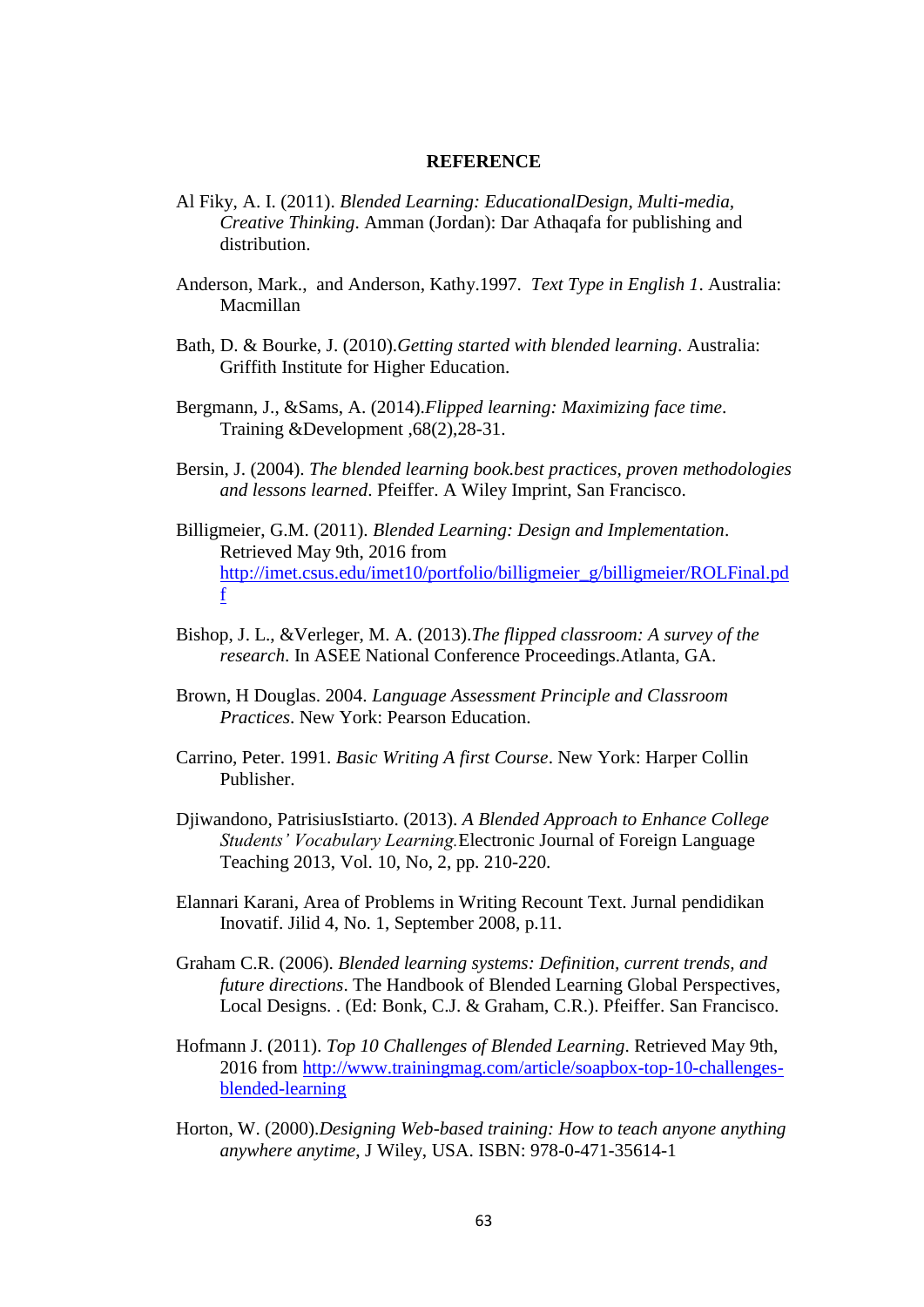- Huang, R. H., Zhou, Y. L., & Wang, Y. (2006).*Blended Learning: Theory into Practice*. Beijing: Higher Education Press.
- Hylan, Ken. 2003. *Second Language Writing*. United States of America: Cambridge University Press.
- Ibrahim, H. M. M. (2011). *The effect of different learning environment, training style in developing skills and bibliographic productivity of students in the library, information, and Technology Education*. Faculty of Education Magazine, Al-Azhar University, Vol. 145, 2.
- Kazu, Ibrahim Yasar (2014). *Effect of Blended Learning Environment Model on High School Students' Academic Achievement.*TOJET: The Turkish Online Journal of Educational Technology – January 2014, volume 13 issue 1. Turkey.
- Kim, Hea-Suk.(2014). *Effects of Using Mobile Devices in Blended Learning for English Reading Comprehension*.Multimedia-Assissted Language Learning.
- Krause,K.(2007):*Griffith University Blended Learning strategy*. Document number2008/0016252.
- Lindsay, C. & Knight, P. (2006).*Learning and Teaching English*.A Course for Teachers, Oxford University Press.
- Milman, N. B. (2012). *The flipped classroom strategy: What is it and how can it best be used?* Distance Learning, 9(3),85-87.
- Morgan, K.R. (2002). *Blended learning: A strategic action plan for a new campus*. Seminole, FL: University of Central Florida.
- Olshtain, E. (2001). Functional tasks for mastering the mechanics of writing and going just beyond. In M. Celce-Murcia (Ed.), Teaching English as a second or foreign language (3rd ed., 207-217).United Sates: Heinle&Heinle.
- Poon, J. (2013).*Blended learning: An institutional approach for enhancing students' learning experiences*. Journal of Online Learning and Teaching, 9(2), 271. Retrieved from <http://search.proquest.com/docview/1500421423?accountid=142908>
- Reid, J. (2002). Writing. In R. Carter, & D. Nunan (Eds.), *The Cambridge guide to teaching English to speakers of other languages (4th ed., 28-33).* Cambridge: Cambridge University Press.
- Sokolik, M. (2003).*Writing.Practical English Language Teaching*.Edited by D Nunan. New York: McGraw-Hill, 87-108.
- Throne, K. (2003).*Blended learning: How to integrate online and traditional learning*. Kogan Page Limited, Britain.